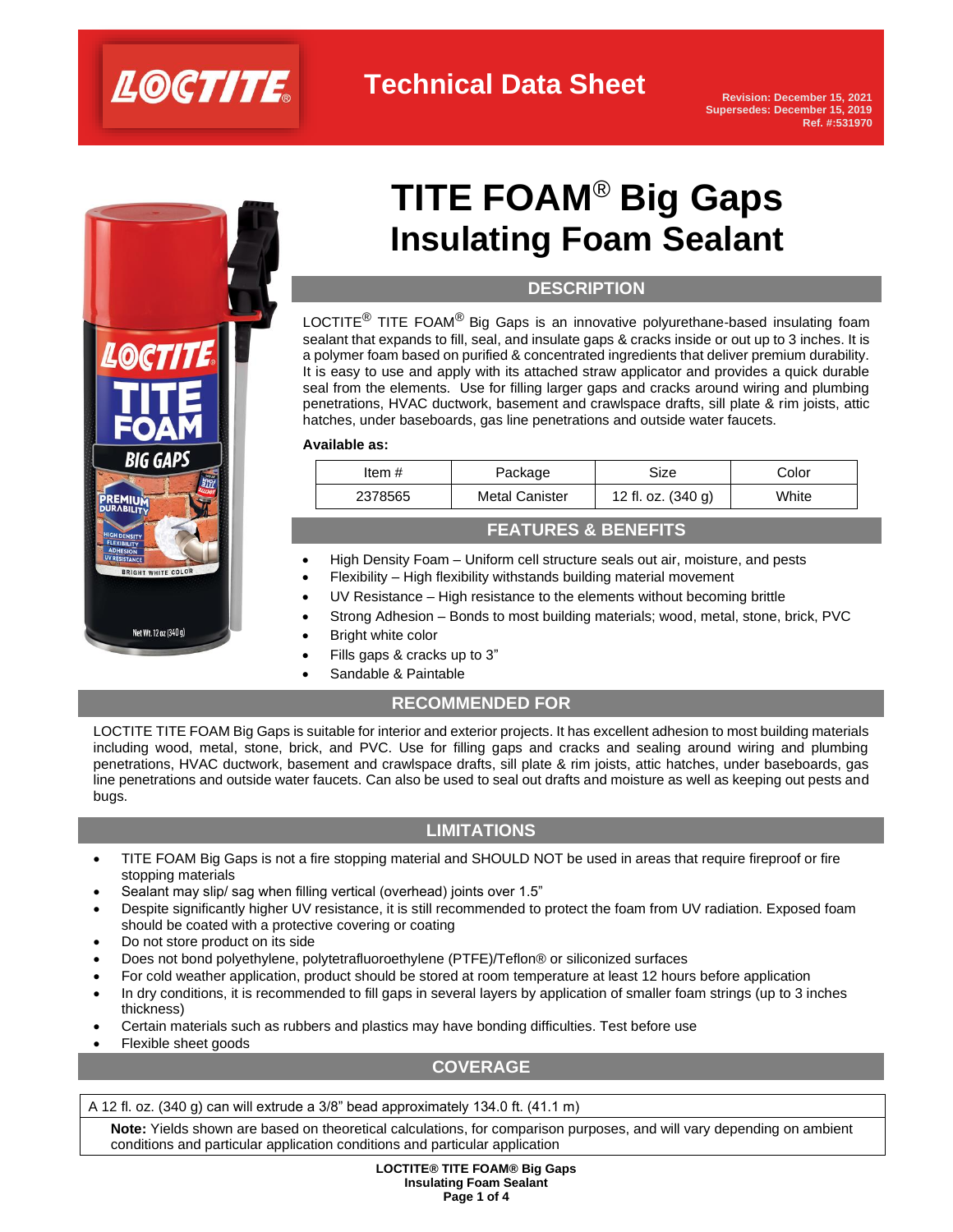

# **Technical Data Sheet**

# **TECHNICAL DATA**

| <b>Typical Uncured Physical Properties</b>                                                       |                                                  | <b>Typical Application Properties</b> |                                                           |                                                                                         |
|--------------------------------------------------------------------------------------------------|--------------------------------------------------|---------------------------------------|-----------------------------------------------------------|-----------------------------------------------------------------------------------------|
| Color:                                                                                           | White                                            |                                       | <b>Application Temperature:</b>                           | Ambient conditions should be between<br>23°F (-5°C) and 95°F (35°C). Can                |
| Appearance:                                                                                      | Polymer Foam                                     |                                       |                                                           | temperature must be between 41°F<br>$(5^{\circ}C)$ and $86^{\circ}F$ (30 $^{\circ}C$ ). |
| Base:                                                                                            | Single component polyurethane                    |                                       | Odor:                                                     | Slight ether                                                                            |
| <b>Flash Point:</b>                                                                              | $-155.2^{\circ}F( -104^{\circ}C)$                |                                       | <b>Repositioning Time:</b>                                | 15-20 minutes*                                                                          |
| <b>Specific Gravity:</b>                                                                         | 1.107                                            |                                       | Tack-Free Time:                                           | 6-8 minutes* at $73^{\circ}F(23^{\circ}C)$ and $50\%$<br>relative humidity              |
| <b>VOC Content:</b>                                                                              | 19.28% by weight                                 | CARB                                  | Cut Time:                                                 | 50-70 minutes*                                                                          |
|                                                                                                  | 208.6 g/l                                        | <b>SCAQMD</b><br>rule 1168            | Cure Time:                                                | Approximately 24 hours*                                                                 |
| Shelf Life:                                                                                      | 15 months from date of<br>manufacture (unopened) |                                       | Clean Up:                                                 | Clean up uncured foam residue with<br>acetone. Scrape away cured sealant                |
| Lot Code Explanation:                                                                            |                                                  |                                       | using a sharp-edged tool. Follow                          |                                                                                         |
| MM/DD/YY (bottom of cannister)                                                                   |                                                  |                                       | solvent manufacturer's precautions for<br>using solvents. |                                                                                         |
| $MM = month of manufacture$<br>$DD = day$ of manufacture                                         |                                                  |                                       |                                                           |                                                                                         |
| $YY = year$ of manufacture<br>Example: $10/31/18 =$ October 31, 2018, is the<br>manufacture date |                                                  |                                       |                                                           |                                                                                         |
|                                                                                                  |                                                  |                                       |                                                           |                                                                                         |

**\***Time is dependent upon temperature, humidity, and depth of sealant applied.

| <b>Typical Cured Performance Properties</b> |                        |                         |                                                                        |  |  |  |  |
|---------------------------------------------|------------------------|-------------------------|------------------------------------------------------------------------|--|--|--|--|
| Color:                                      | White                  | Sandable                | Yes                                                                    |  |  |  |  |
| Cured form:                                 | Flexible solid         | Paintable:              | Yes                                                                    |  |  |  |  |
| <b>Water Resistance:</b>                    | Yes                    | Service<br>Temperature: | $-40^{\circ}$ F(-40 $^{\circ}$ C) to 194 $^{\circ}$ F(90 $^{\circ}$ C) |  |  |  |  |
| Dimensional Stability:                      | $<$ ±5% (TM 1004-2012) | <b>Shear Strength:</b>  | 85 kPa (TM 2012-2011)                                                  |  |  |  |  |
| Movement Capability:                        | >25% (TM 1013-2013)    |                         |                                                                        |  |  |  |  |

## **DIRECTIONS**

### **Tools Typically Required:**

Utility knife, painter's tape, or foil for protecting surfaces.

### **Safety Precautions:**

Always wear eye protection, gloves and proper work clothes when using LOCTITE TITE FOAM Big Gaps. Protect surrounding work area from accidental foam overspray. Cured foam is difficult to remove from skin, clothing, and other substrates. May discolor skin. When transporting cans by passenger car leave the container wrapped in a cloth in the trunk, never in the passenger compartment. Maximum temperature should not exceed 120°F.

### **Surface Preparation:**

Ensure all surfaces are clean and free from dirt, dust, oil, and other contaminants likely to impair adhesion. Surfaces can be moist but not frosted or iced. Cover surfaces not intended to be foamed. To ensure full and even curing of the foam on porous substrates (i.e., brickwork, concrete), moisturize surfaces with water spray before application.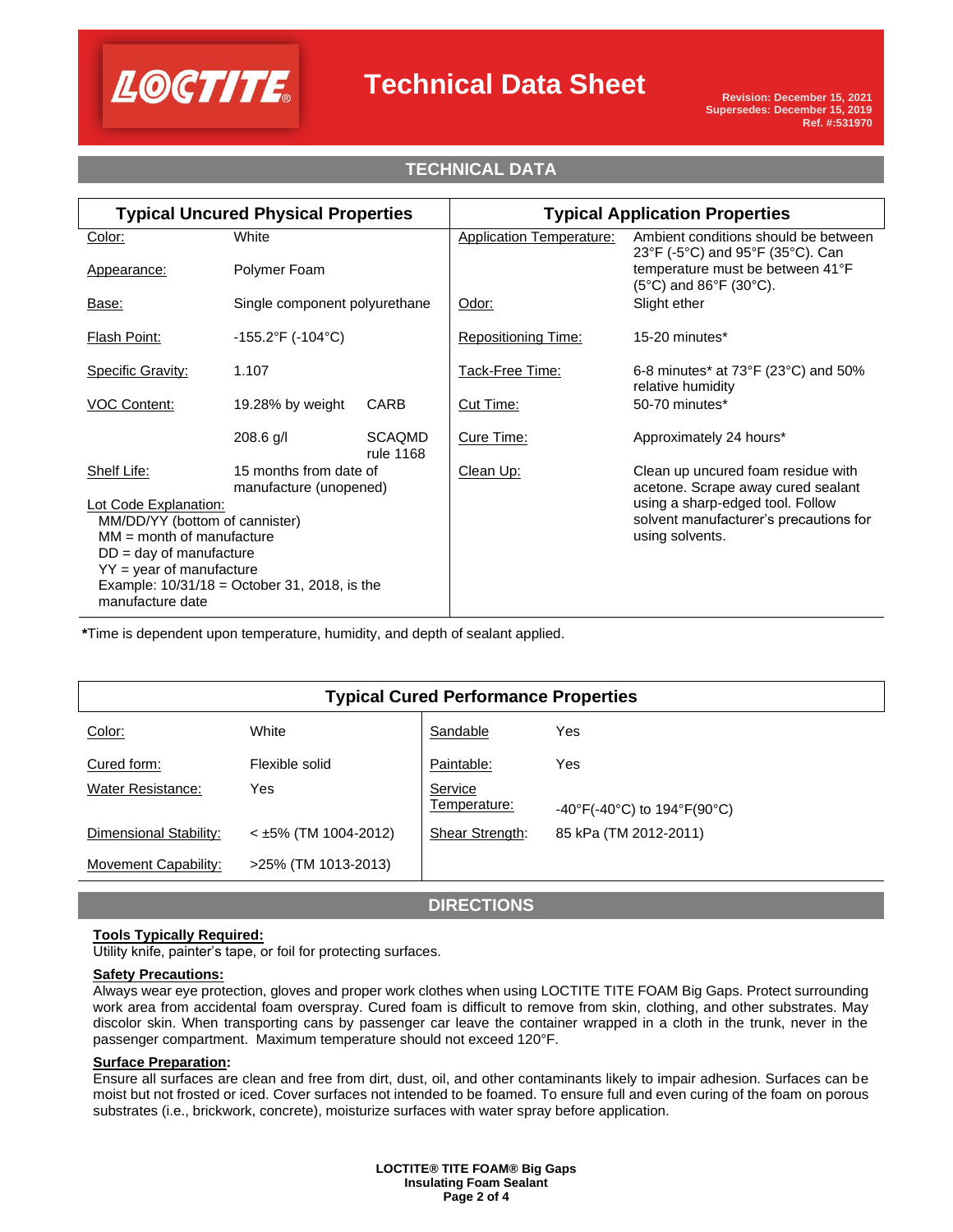

# **Technical Data Sheet**

**Revision: December 15, 2021 Supersedes: December 15, 2019 Ref. #:531970**

# **DIRECTIONS**

### **General Preparation:**

The temperature of the working area should be between 23°F (-5°C) and 95°F (35°C). The temperature of the product should be between 41°F (5°C) and 86°F (30°C). When working in cold conditions, can should be stored at room temperature for at least 12 hours before use. Shake can vigorously before use for 30 seconds (15-20 times minimum). Attach straw trigger to can by pushing down until it clicks into place, pull the safety tab to activate trigger, hold can upside down and squeeze trigger to dispense foam. Use straw plug as needed to block foam from exiting the straw. See diagram below.



#### **Application:**

Holding can upside down, press the trigger which controls outflow rate of the foam. Dispense the foam sparingly, filling the joint initially by half to avoid excessive overflows. Shake can regularly during use. Slight misting with water can speed cure. Foam can be trimmed with a knife after an hour. Foam will be fully cured in approximately 24 hours. It is recommended foam be protected from UV radiation by a protective covering or coating, such as, paint, plaster, mortar, etc. to avoid discoloration.

**Note:** The structure of the sealant in larger joints will be compromised when curing conditions are at the extremes, such as, in direct sunlight, very low humidity, or at the low or high end of the application temperature range. To get the best foam structure and properties, it is recommended to fill gaps and joints in several layers by the application of smaller foam strings (up to 1-inch thickness). At very dry conditions, the foam may be brittle after hardening. This brittleness is a temporary effect and disappears after a while or by warming up.

#### **Clean-up:**

Clean tools and uncured foam residue immediately with acetone. Cured foam must be carefully cut away with a sharp-edged tool.

## **STORAGE & DISPOSAL**

Product must be stored vertically, not horizontally on its side.

**Note:** When storing foam dispensing applicators with foam cans attached, be sure to store the tool with the can valve pointing downwards. Storing the can upright may cause propellant to leak and the foam applicator and become inoperative. Store in a cool, dry place. For maximum performance and shelf life, store between 41°F (5°C) and 77°F (25°C). The product can be stored for a maximum of 1 week at -4°F (-20°C). Do not store below -4°F (-20°C), below this temperature product valve may spontaneously open resulting in leakage.

Containers are under pressure. Do not expose to open flame or temperatures above 120°F (49°C). Do not store under direct sunlight. Excessive heat can cause bursting and premature aging of components resulting in shorter shelf life. When containers are empty, vent off any excess pressure. DO NOT discard empty can in garbage compactor. DO NOT incinerate. DO NOT puncture, cut, or weld container.

**Recommended method of disposal for unused product:** Vent off excess pressure and dispose of in an appropriate waste receptacle. Dispose of according to provincial and federal governmental regulations.